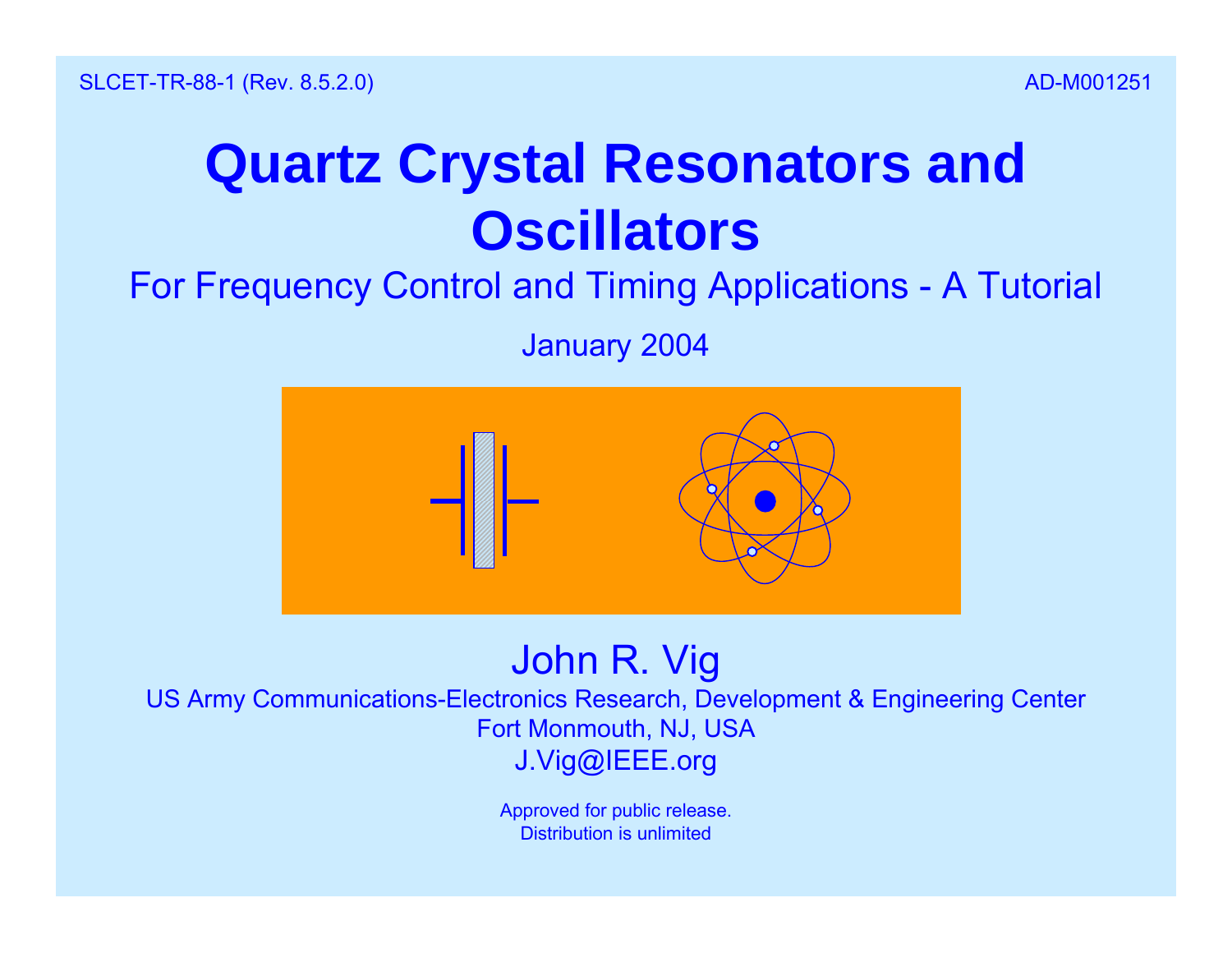### **Acceleration vs. Frequency Change**



Frequency shift is a function of the magnitude and direction of the acceleration, and is usually linear with magnitude up to at least 50 g's.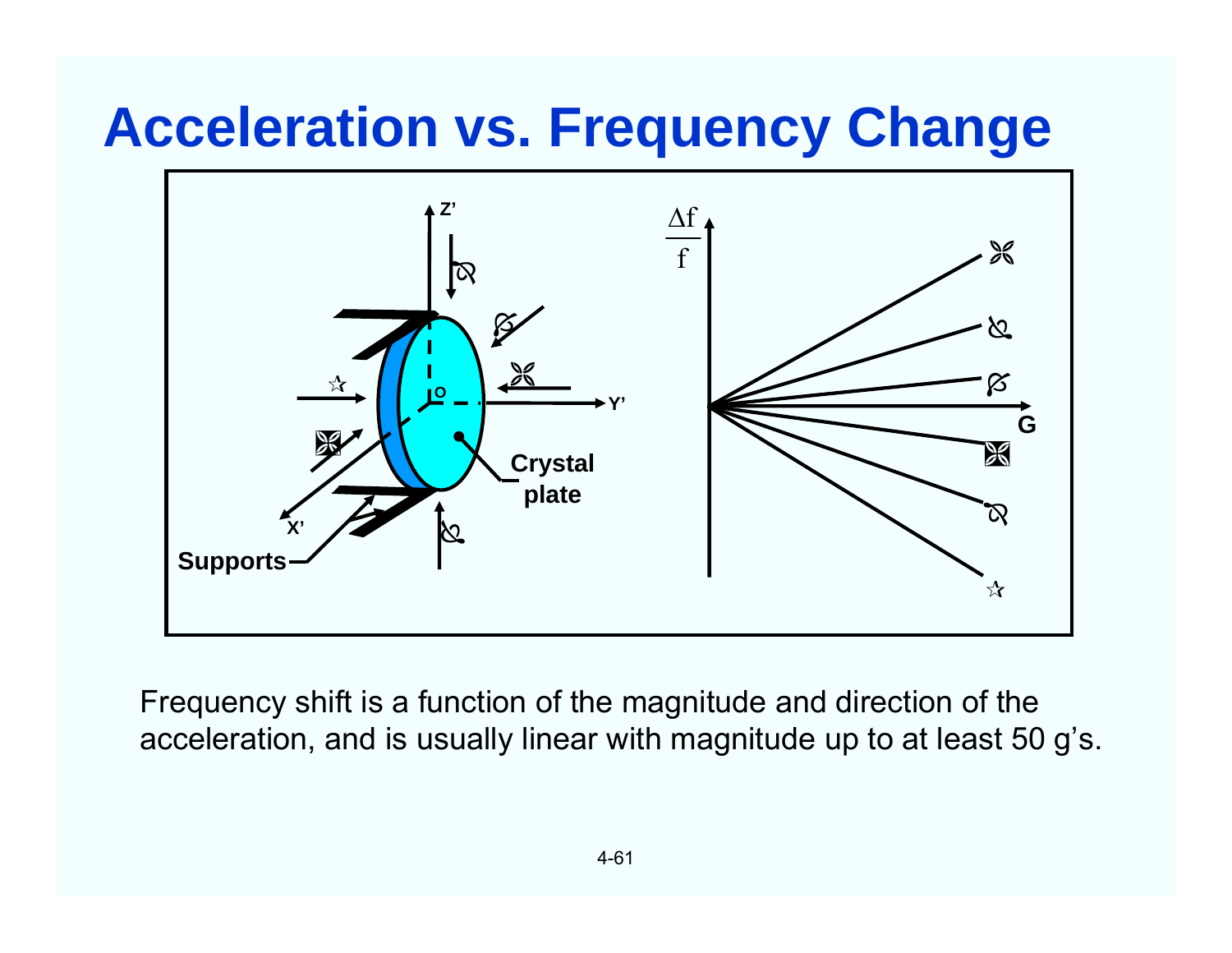### **2-g Tipover Test (f vs. attitude about three axes)**

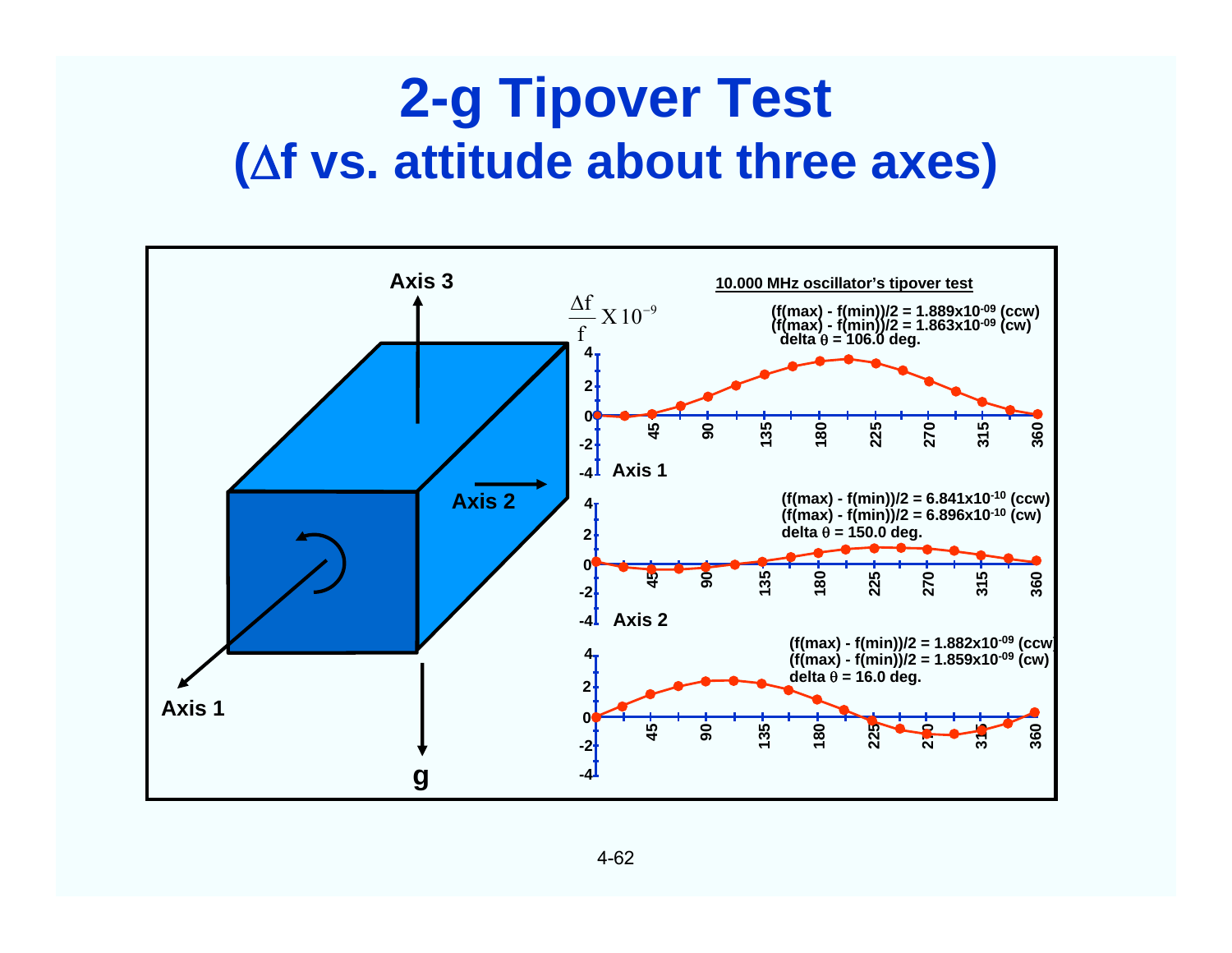#### **Sinusoidal Vibration Modulated Frequency**

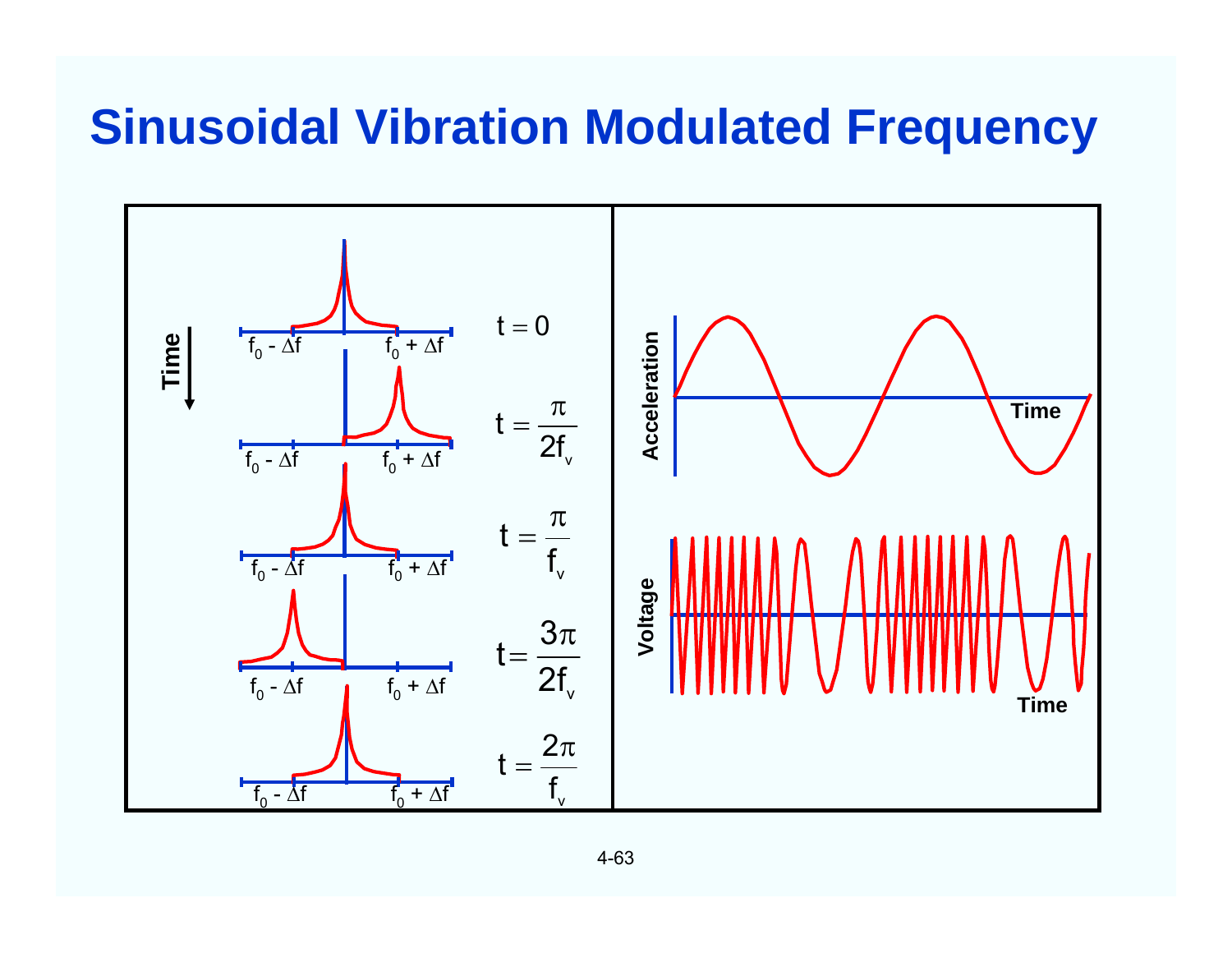# **Acceleration Levels and Effects**

| <b>Environment</b>        | <b>Acceleration</b><br>typical levels*, in g's | x10-11, for 1x10-9/g oscillator |
|---------------------------|------------------------------------------------|---------------------------------|
| Buildings**, quiesent     | $0.02$ rms                                     | 2                               |
| Tractor-trailer (3-80 Hz) | $0.2$ peak                                     | 20                              |
| Armored personnel carrier | $0.5$ to 3 rms                                 | 50 to 300                       |
| Ship - calm seas          | 0.02 to 0.1 peak                               | 2 to 10                         |
| Ship - rough seas         | 0.8 peak                                       | 80                              |
| <b>Propeller aircraft</b> | $0.3$ to 5 rms                                 | 30 to 500                       |
| Helicopter                | $0.1$ to $7$ rms                               | 10 to 700                       |
| Jet aircraft              | $0.02$ to 2 rms                                | 2 to 200                        |
| Missile - boost phase     | 15 peak                                        | 1,500                           |
| <b>Railroads</b>          | 0.1 to 1 peak                                  | 10 to 100                       |

\* Levels at the oscillator depend on how and where the oscillator is mounted Platform resonances can greatly amplify the acceleration levels.

\*\* Building vibrations can have significant effects on noise measurements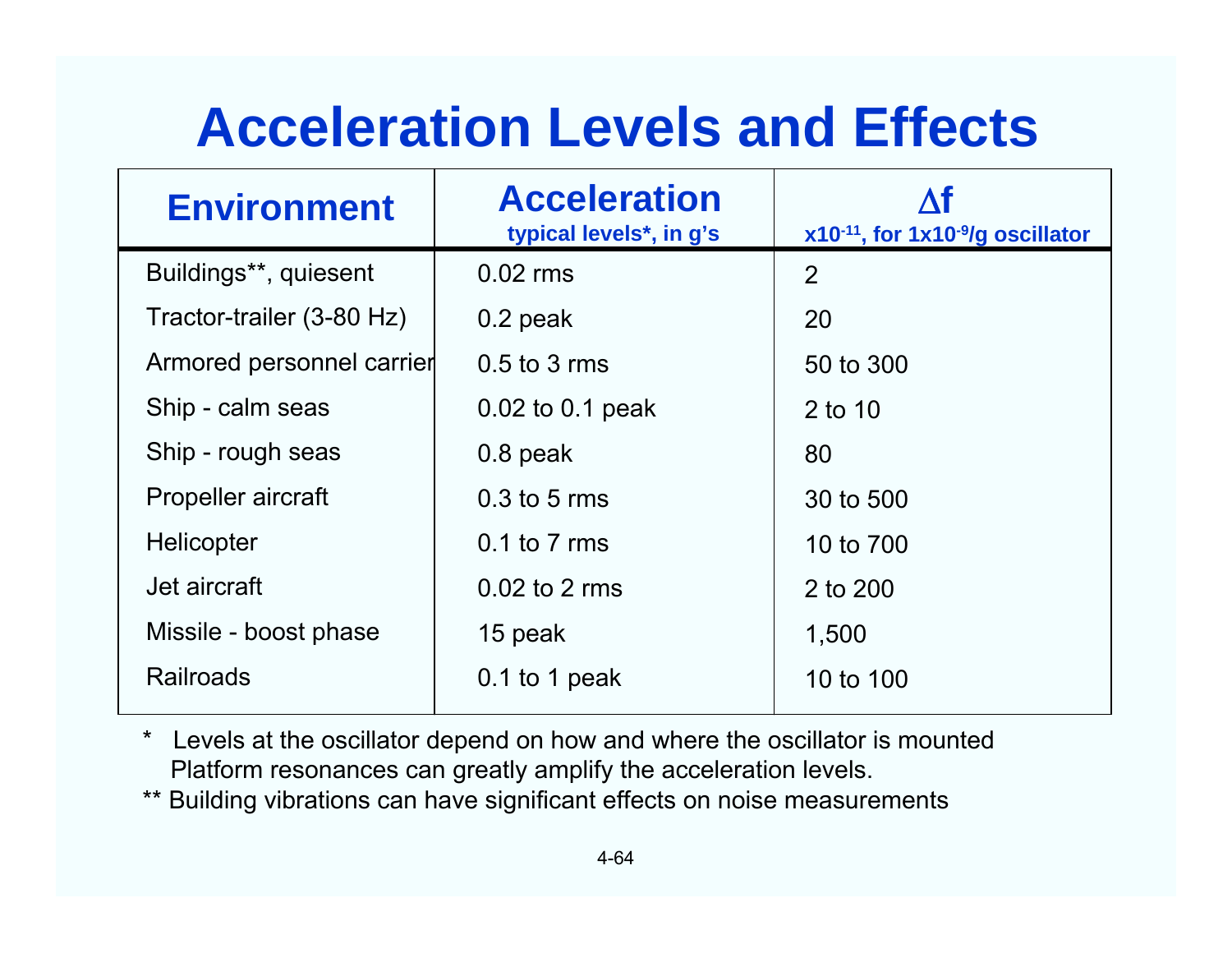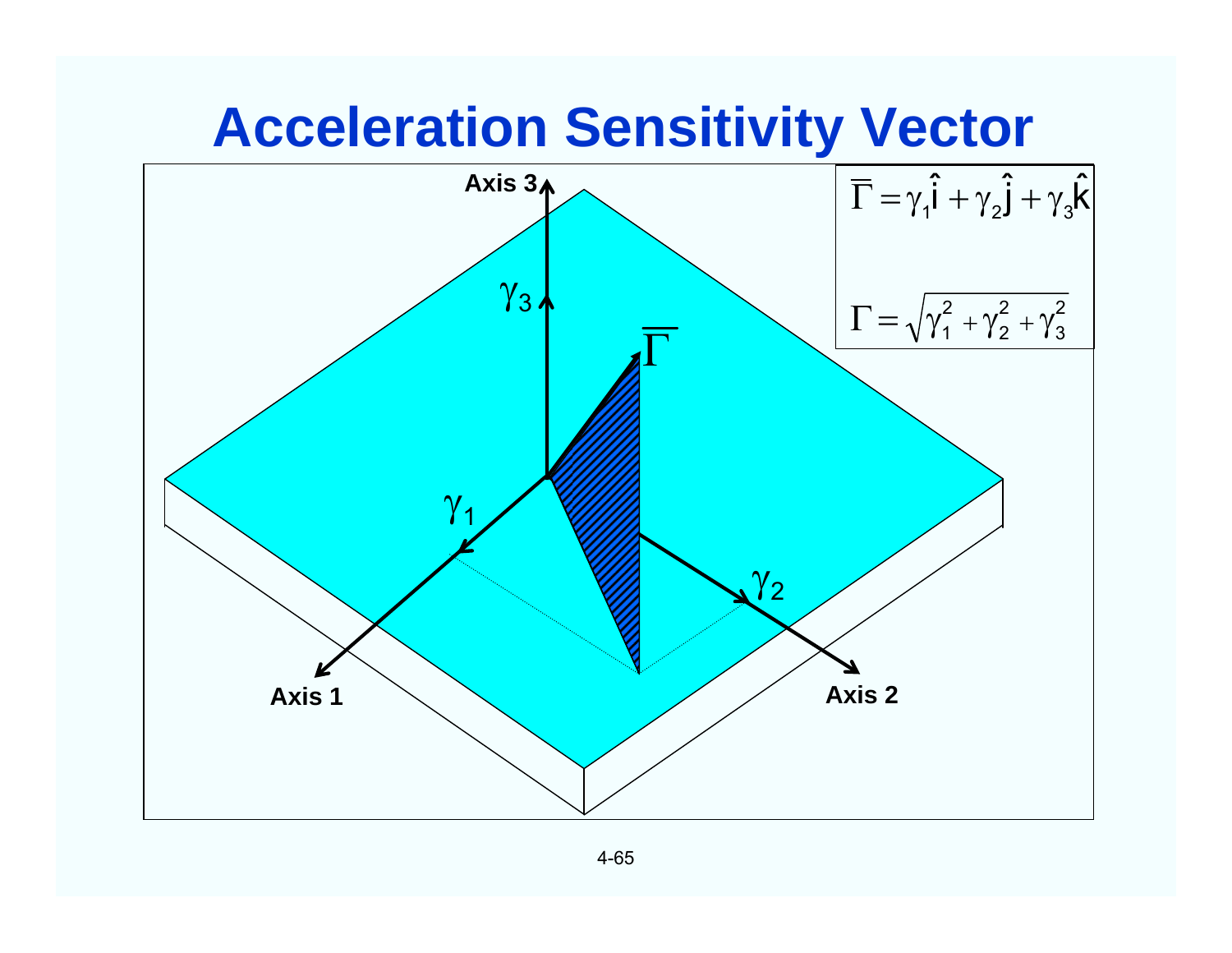#### **Vibration-Induced Allan Deviation Degradation**

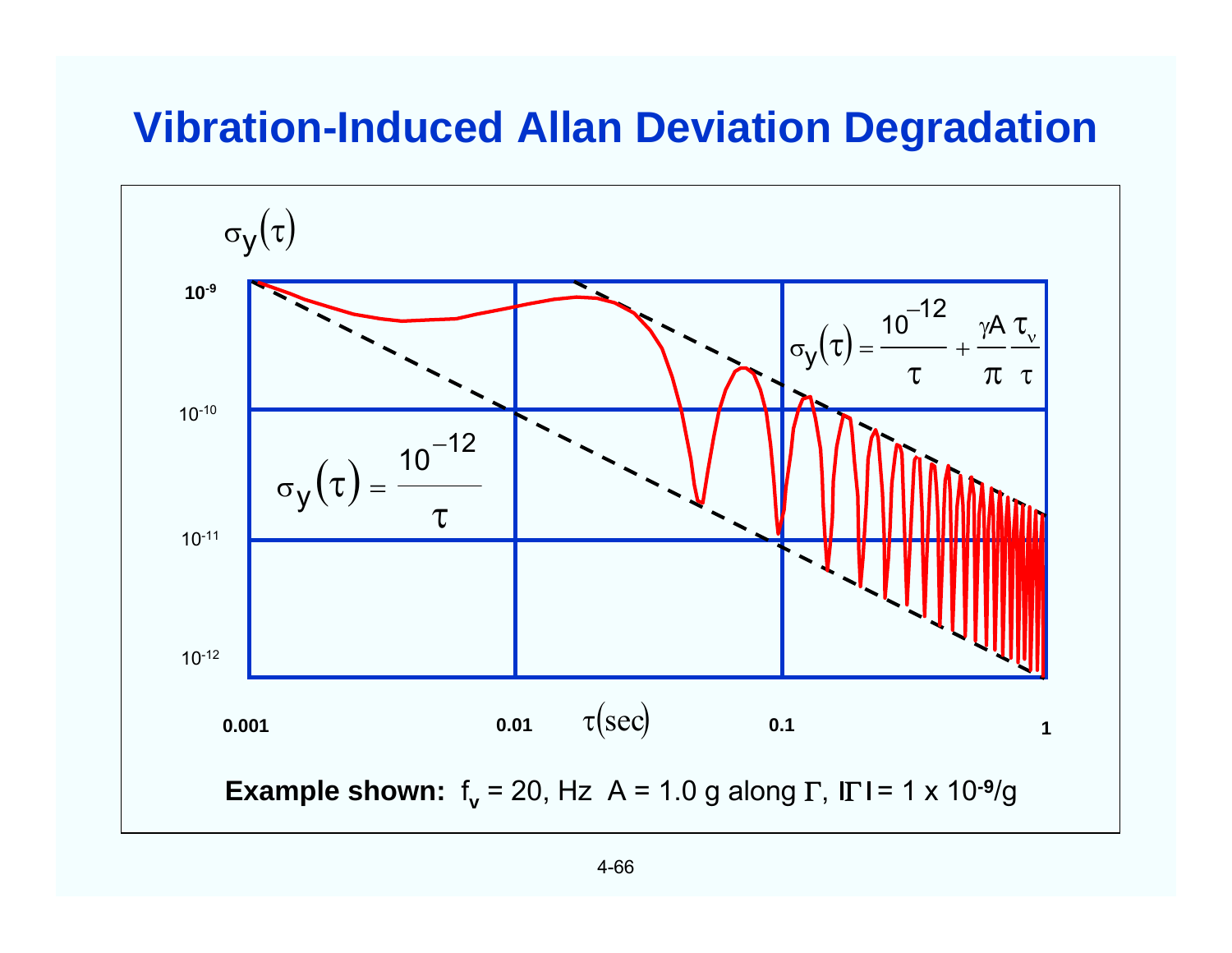# **Vibration-Induced Phase Excursion**

The phase of a vibration modulated signal is

$$
\phi(t)=2\pi f_0 t+\left(\frac{\Delta f}{f_v}\right)\!\!\sin\!\!\left(2\pi f_v t\right)
$$

When the oscillator is subjected to a sinusoidal vibration, the peak phase excursion is  $\left( \begin{array}{cc} - & - \end{array} \right)$ 

$$
\Delta \phi_{\text{peak}} = \frac{\Delta f}{f_v} = \frac{(\Gamma \bullet A) f_0}{f_v}
$$

Example: if a 10 MHz, 1 x 10**-9**/g oscillator is subjected to a 10 Hz sinusoidal vibration of amplitude 1g, the peak vibration-induced phase excursion is 1 x 10**-3** radian. If this oscillator is used as the referenceoscillator in a 10 GHz radar system, the peak phase excursion at 10GHz will be 1 radian. Such a large phase excursion can be catastrophic to the performance of many systems, such as those which employ phase locked loops (PLL) or phase shift keying (PSK).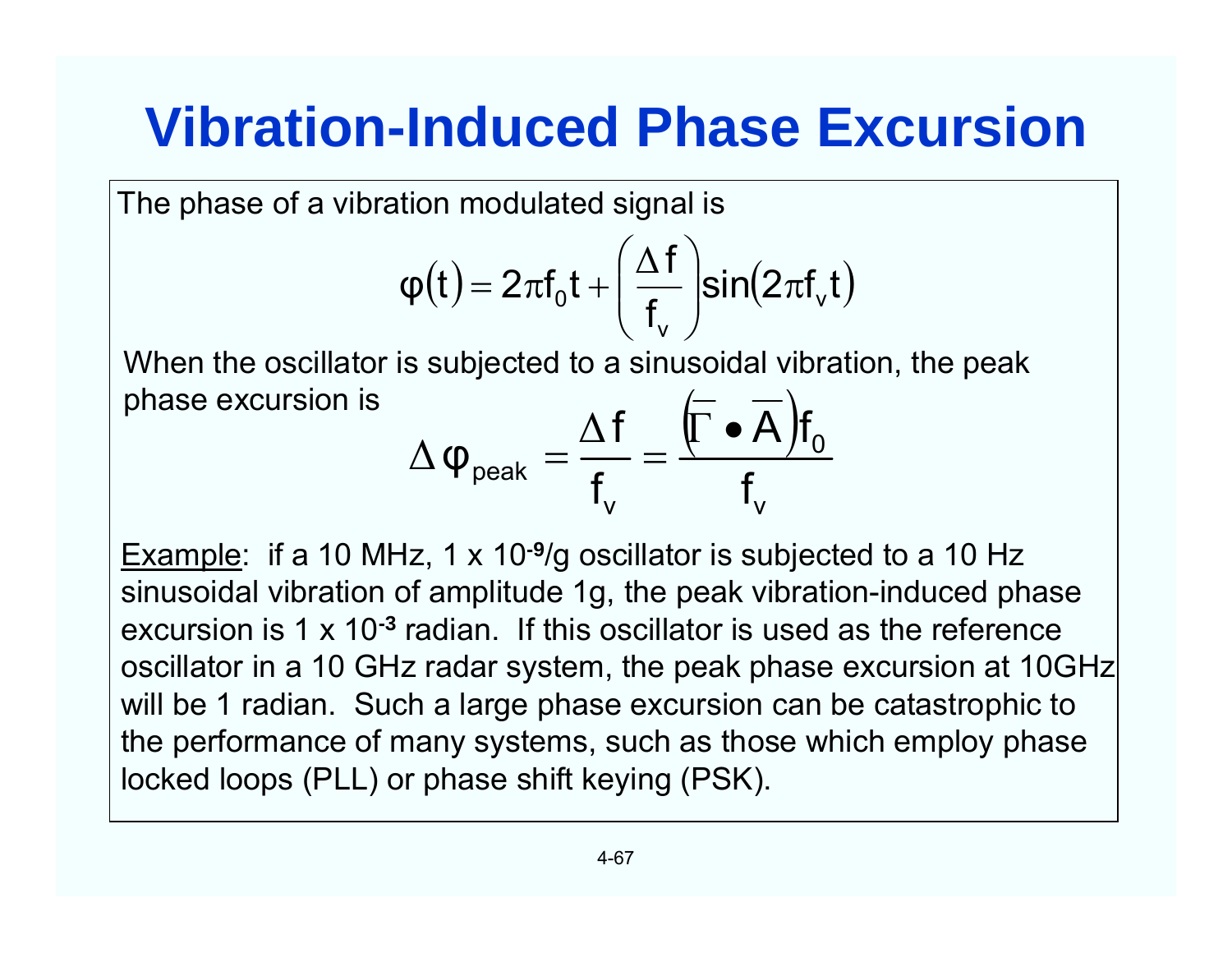### **Vibration-Induced Sidebands**

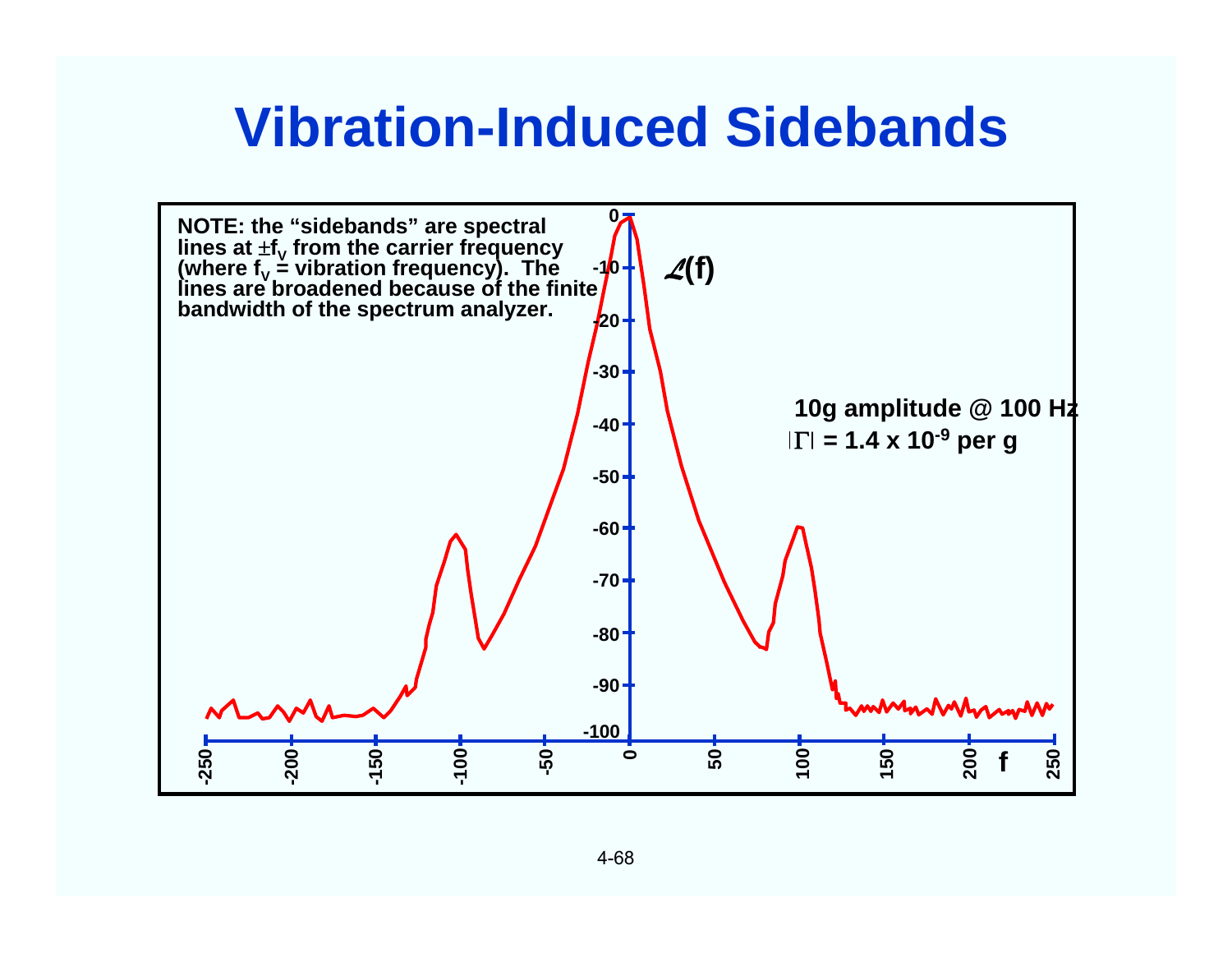### **Vibration-Induced Sidebands**

#### **After Frequency Multiplication**

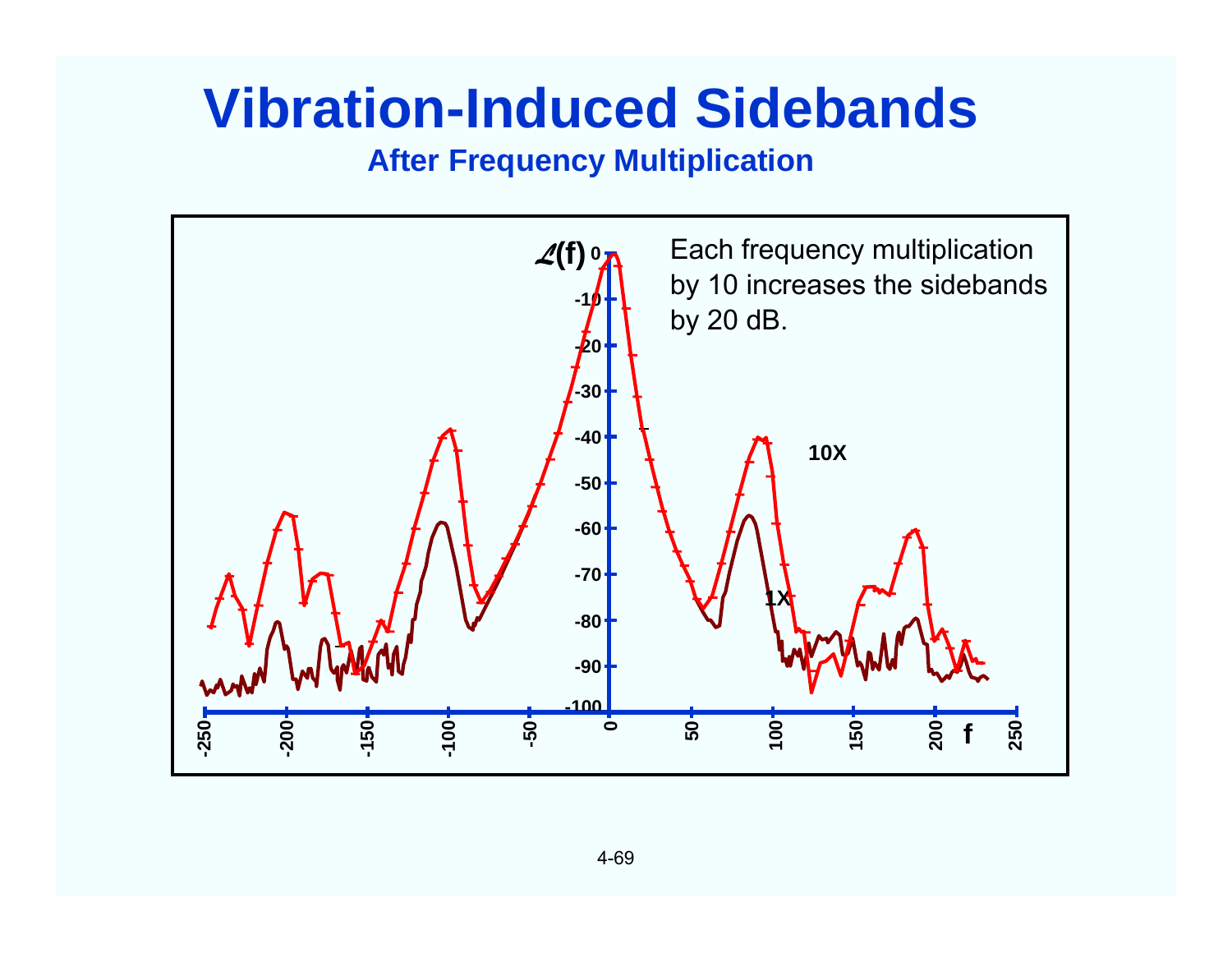# **Sine Vibration-Induced Phase Noise**

Sinusoidal vibration produces spectral lines at  $\pm \mathsf{f}_\mathsf{v}$  from the carrier, where  $\mathsf{f}_\mathsf{v}$  is the vibration frequency.

$$
\angle(f_{\mathsf{v}}) = 20 \log \left( \frac{\overline{\Gamma} \cdot \overline{\mathsf{A}} f_{\mathsf{0}}}{2f_{\mathsf{v}}} \right)
$$

e.g., if  $|\Gamma|$ = 1 x 10<sup>-9</sup>/g and f $_{\text{0}}$  = 10 MHz, then even if the oscillator is completely **noise free at rest**, the phase "noise" i.e., the spectral lines, due solely to a sine vibration level of 1g will be;

| Vibr. freq., $f_v$ , in Hz | $\mathcal{L}(\mathbf{f}_{v})$ , in dBc |
|----------------------------|----------------------------------------|
|                            | $-46$                                  |
| 10                         | -66                                    |
| 100                        | $-86$                                  |
| 1,000                      | $-106$                                 |
| 10,000                     | $-126$                                 |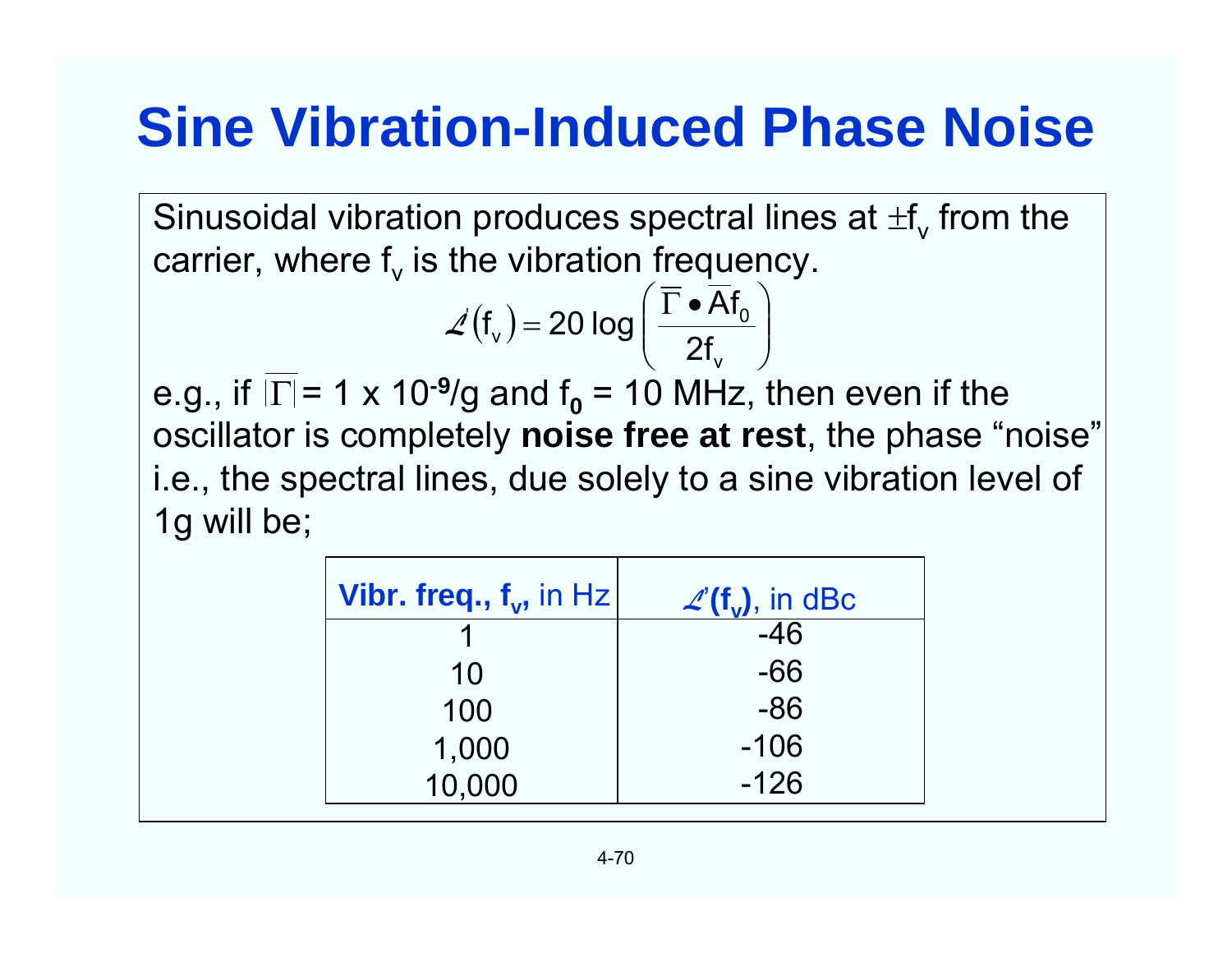### **Random Vibration-Induced Phase Noise**

Random vibration's contribution to phase noise is given by:

$$
\mathcal{L}(f) = 20 \log \left( \frac{\overline{\Gamma} \cdot \overline{Af}_0}{2f} \right), \quad \text{where } I\overline{AI} = \left[ (2)(PSD) \right]^{1/2}
$$

e.g., if  $|\Gamma|$ = 1 x 10<sup>-9</sup>/g and f<sub>o</sub> = 10 MHz, then even if the oscillator is completely **noise free at rest**, the phase "noise" i.e., the spectral lines, due solely to a vibration of power spectral density,  $PSD = 0.1$  g<sup>2</sup>/Hz will be:

| $\vert$ Offset freq., f, in Hz $\vert$ | $\mathcal{L}'(\mathbf{f})$ , in dBc/Hz |
|----------------------------------------|----------------------------------------|
|                                        | -53                                    |
| 10                                     | $-73$                                  |
| 100                                    | $-93$                                  |
| 1,000                                  | $-113$                                 |
| 10,000                                 | $-133$                                 |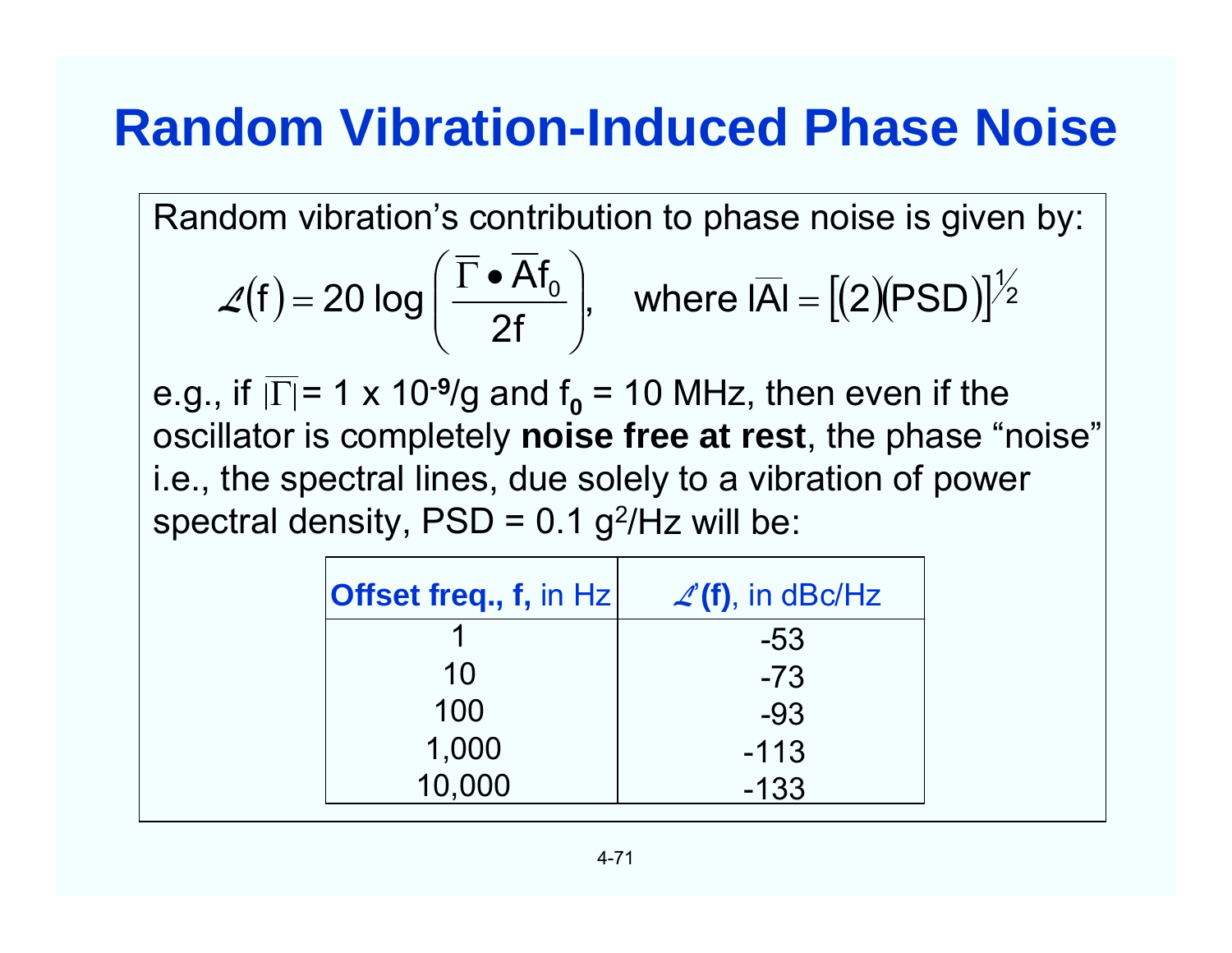### **Random-Vibration-Induced Phase Noise**

Phase noise under vibration is for T = 1 x 10<sup>-9</sup> per g and f = 10 MHz

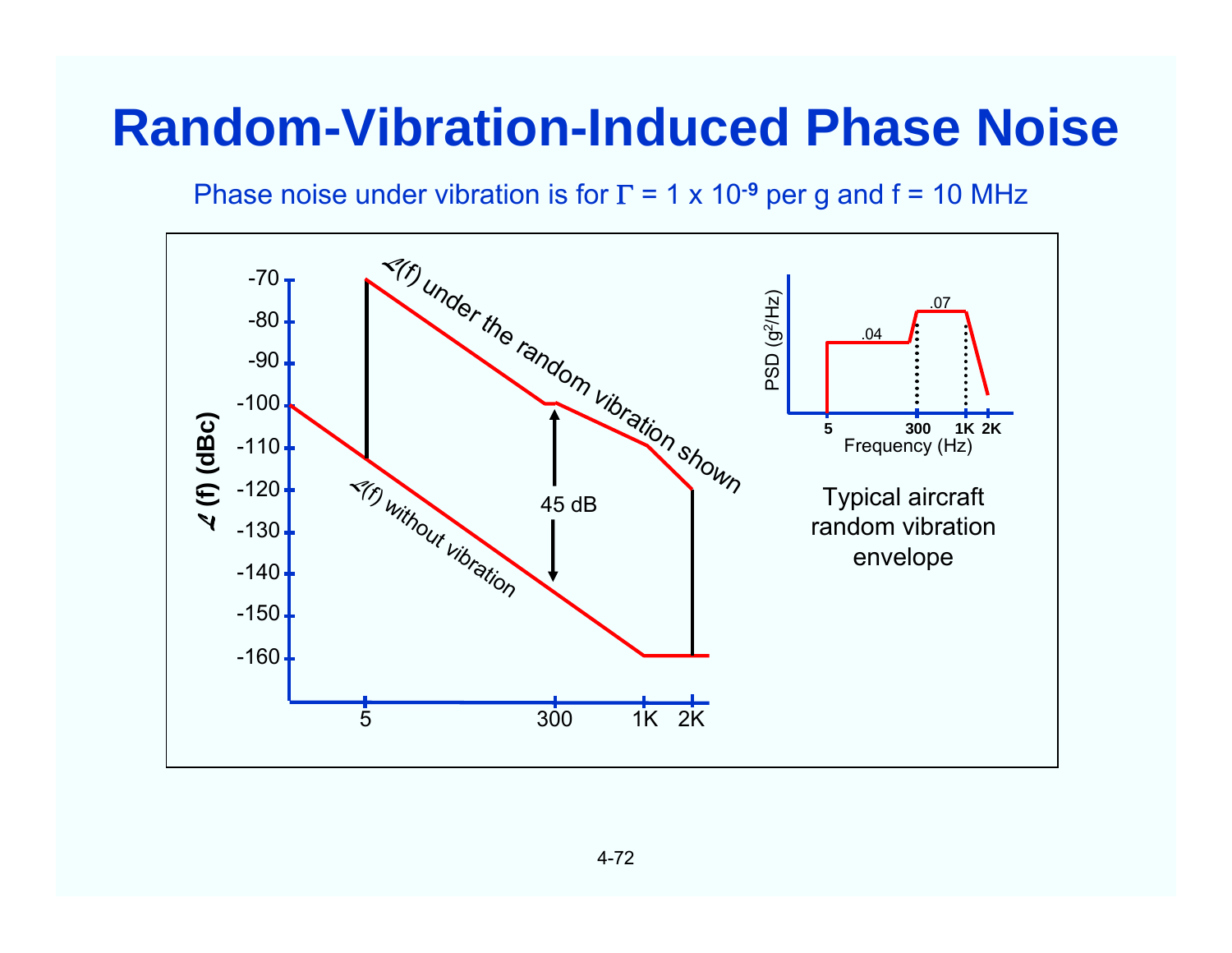#### **Acceleration Sensitivity vs. Vibration Frequency**

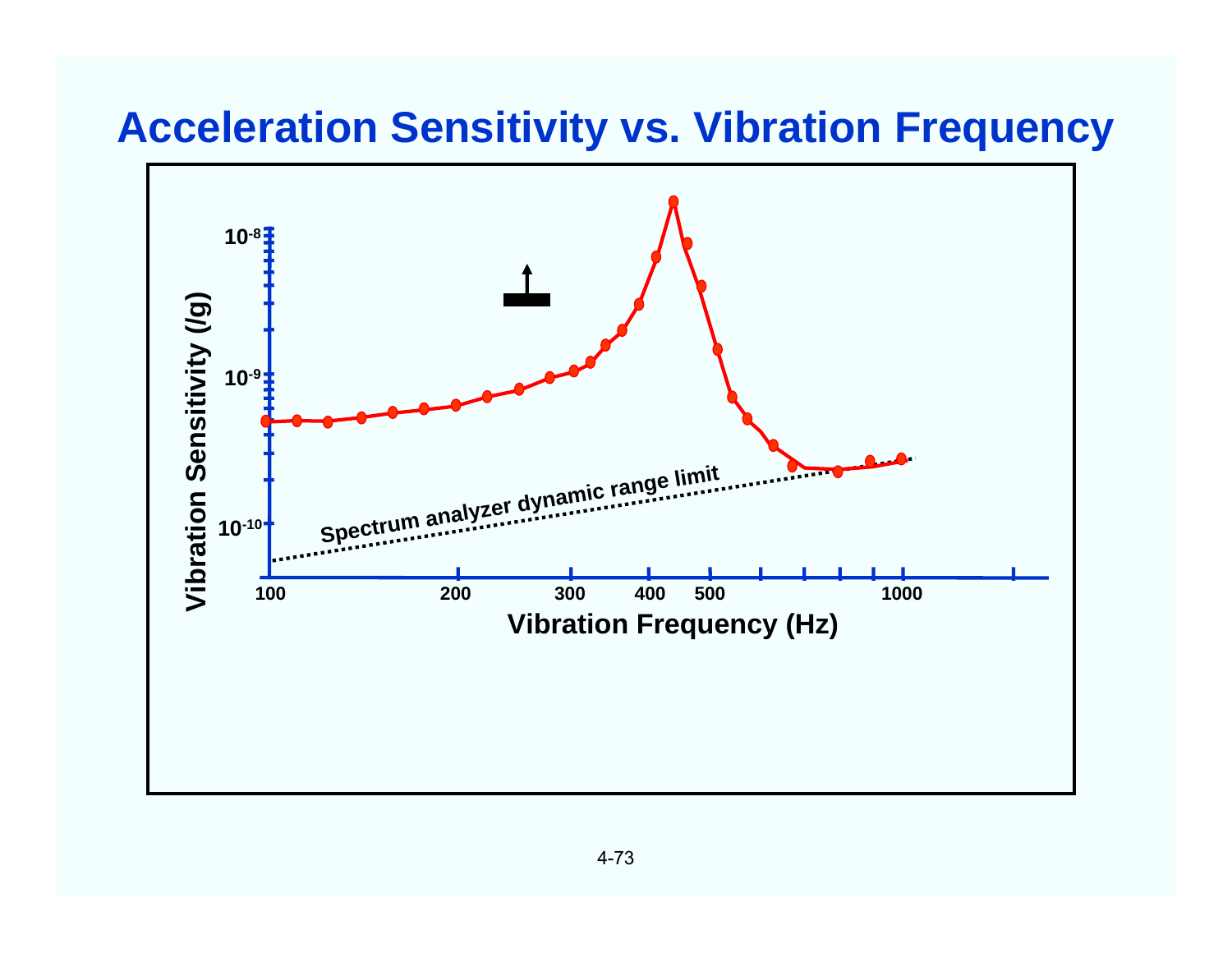#### **Acceleration Sensitivity of Quartz Resonators**

Resonator acceleration sensitivities range from the low parts in 10<sup>10</sup> per g for the best commercially available SC-cuts, to parts in  $10<sup>7</sup>$  per g for tuning-fork-type watch crystals. When a wide range of resonators were examined: AT, BT, FC, IT, SC, AK, and GT-cuts; 5 MHz 5th overtones to 500 MHz fundamental mode inverted mesa resonators; resonators made of natural quartz, cultured quartz, and swept cultured quartz; numerous geometries and mounting configurations (including rectangular AT-cuts); nearly all of the results were within a factor of three of  $1x10^{-9}$ per g. On the other hand, the fact that a few resonators have been found to have sensitivities of less than 1x10-<sup>10</sup> per g indicates that the observed acceleration sensitivities are not due to any inherent natural limitations.

Theoretical and experimental evidence indicates that the major variables yet to be controlled properly are the mode shape and location (i.e., the amplitude of vibration distribution), and the strain distribution associated with the mode of vibration. Theoretically, when the mounting is completely symmetrical with respect to the mode shape, the acceleration sensitivity can be zero, but tiny changes from this ideal condition can cause a significant sensitivity. Until the acceleration sensitivity problem is solved, acceleration compensation and vibration isolation can provide lower than 1x10-10 per g, for a limited range of vibration frequencies, and at a cost.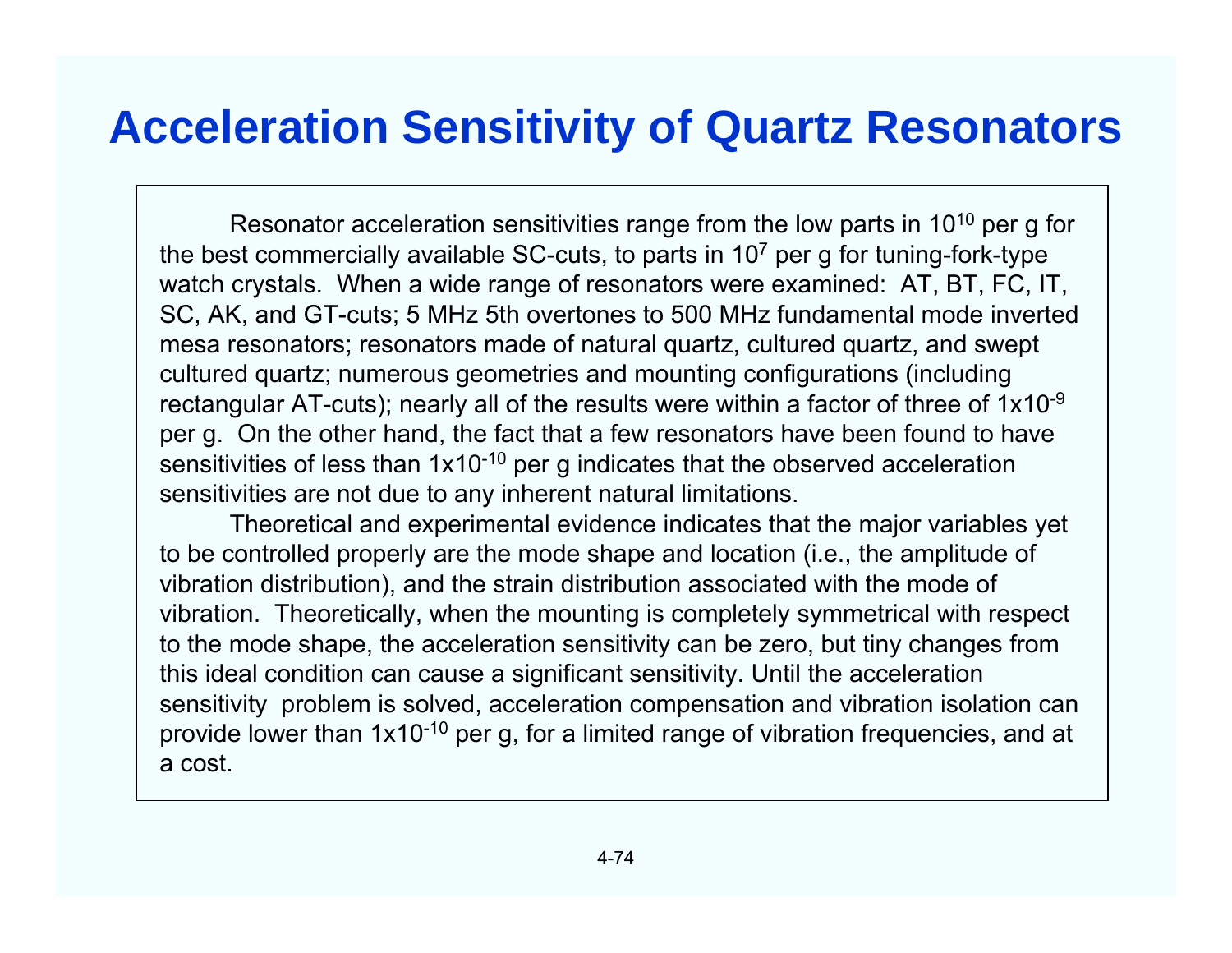### **Phase Noise Degradation Due to Vibration**

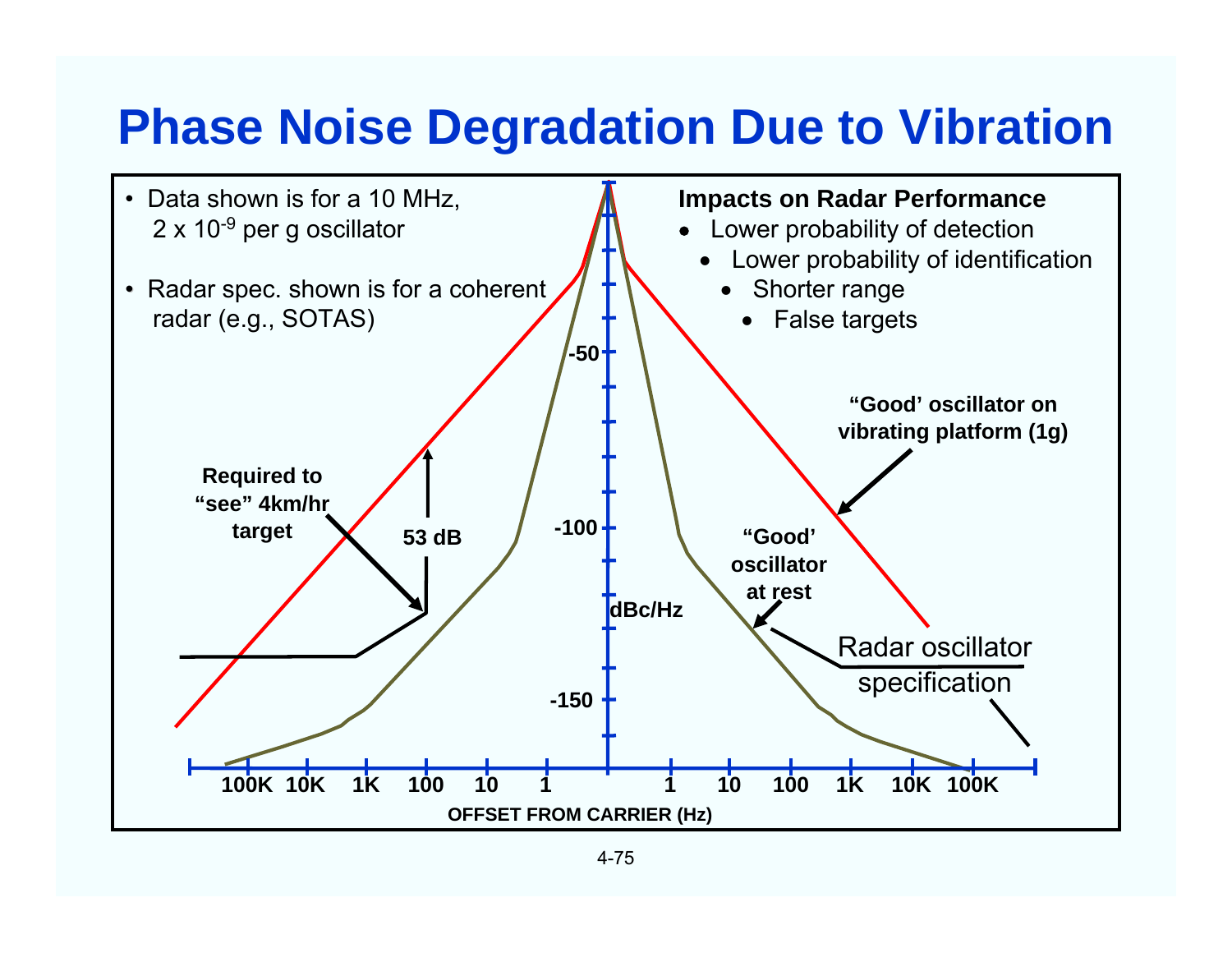#### **Coherent Radar Probability of Detection**

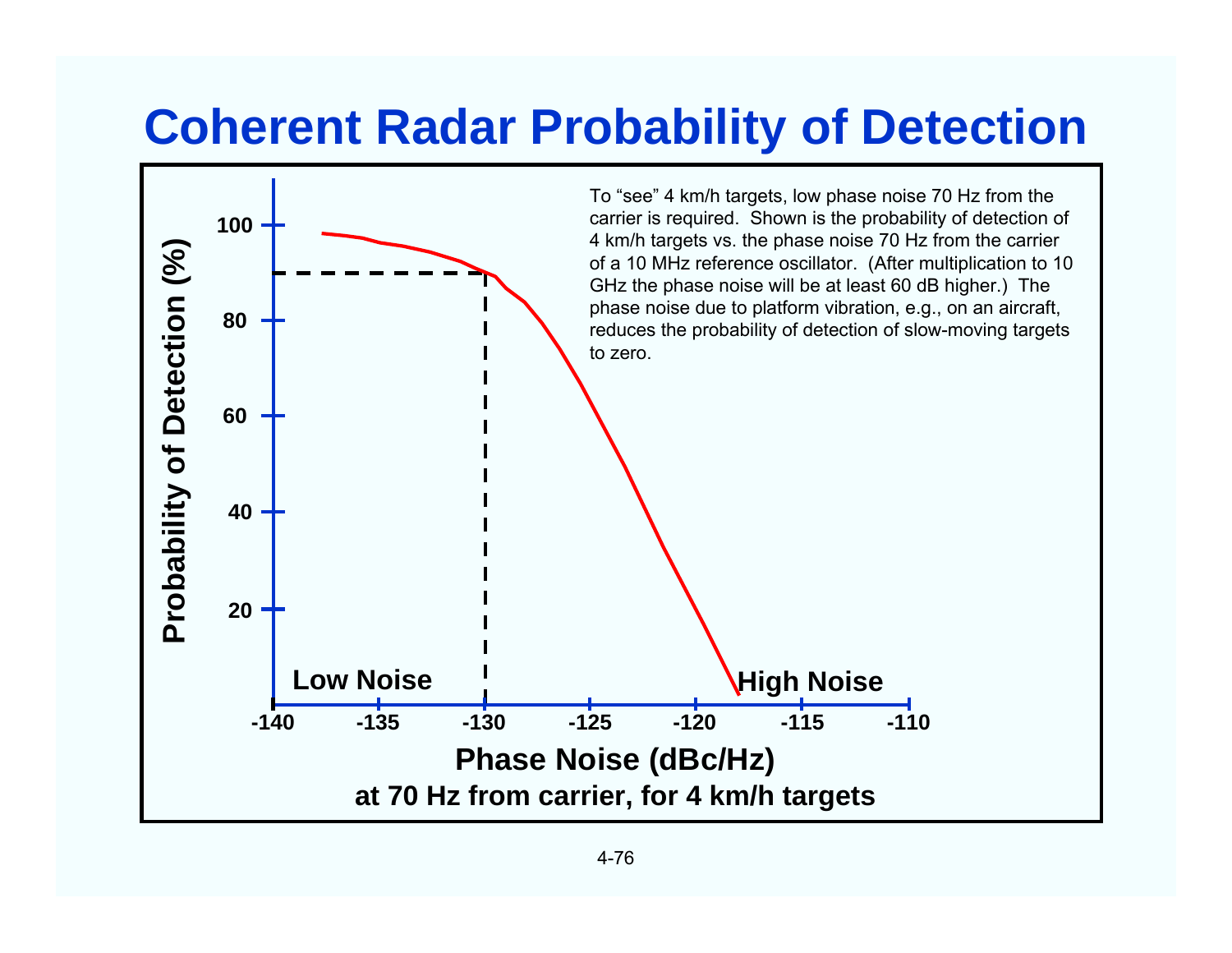# **Vibration Isolation**



#### **Limitations**

- Poor at low frequencies
- Adds size, weight and cost
- Ineffective for acousticnoise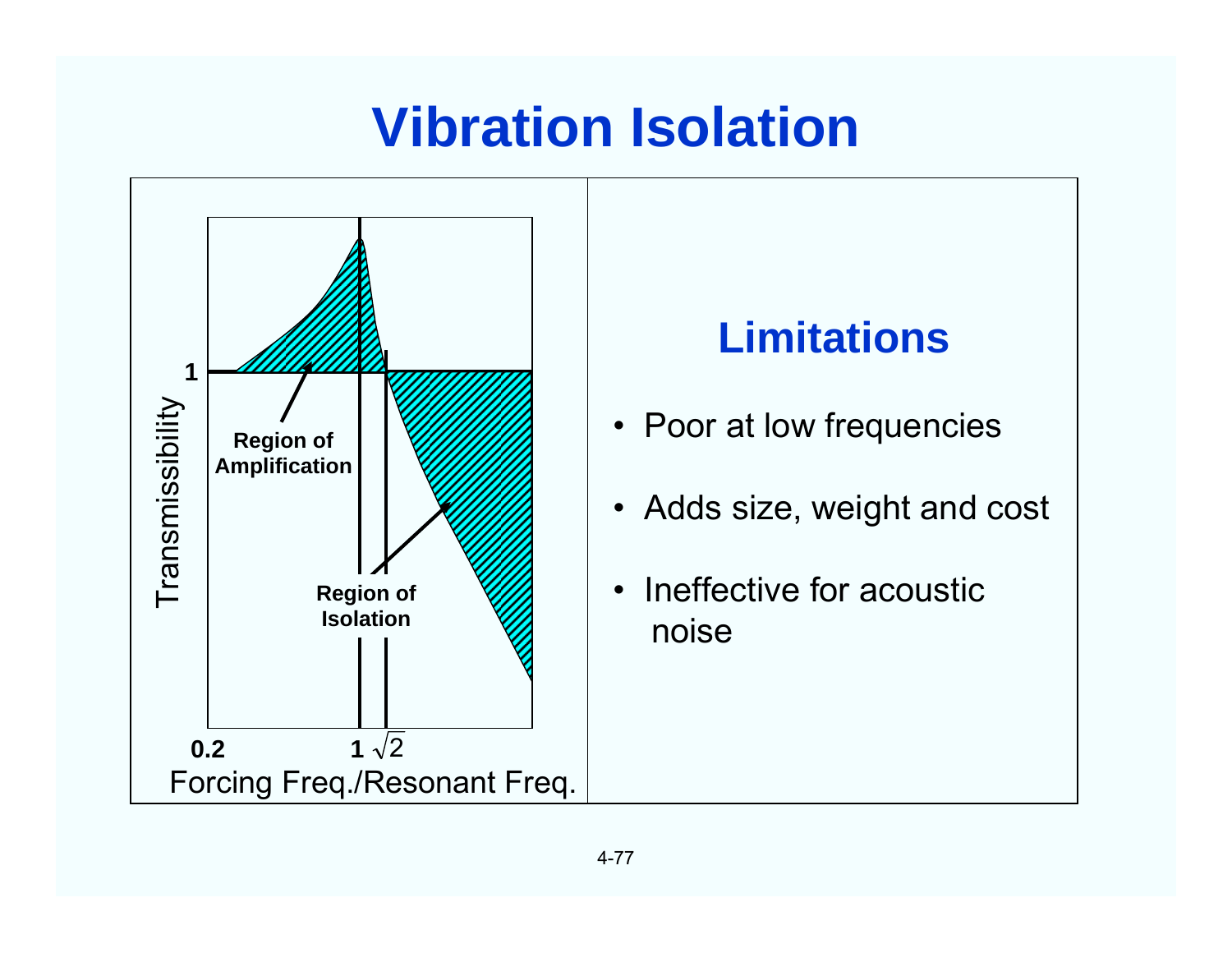### **Vibration Compensation**

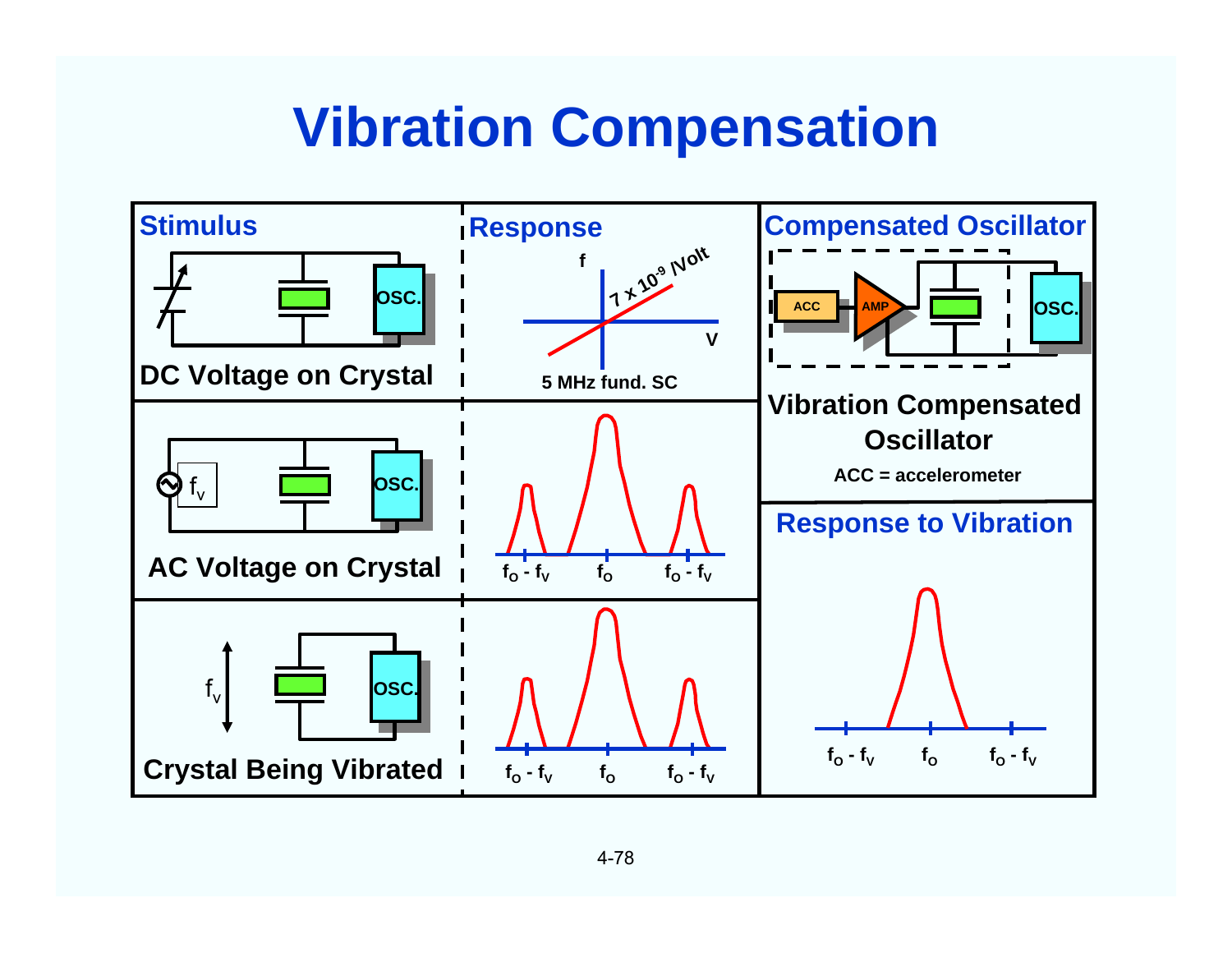### **Vibration Sensitivity Measurement System**